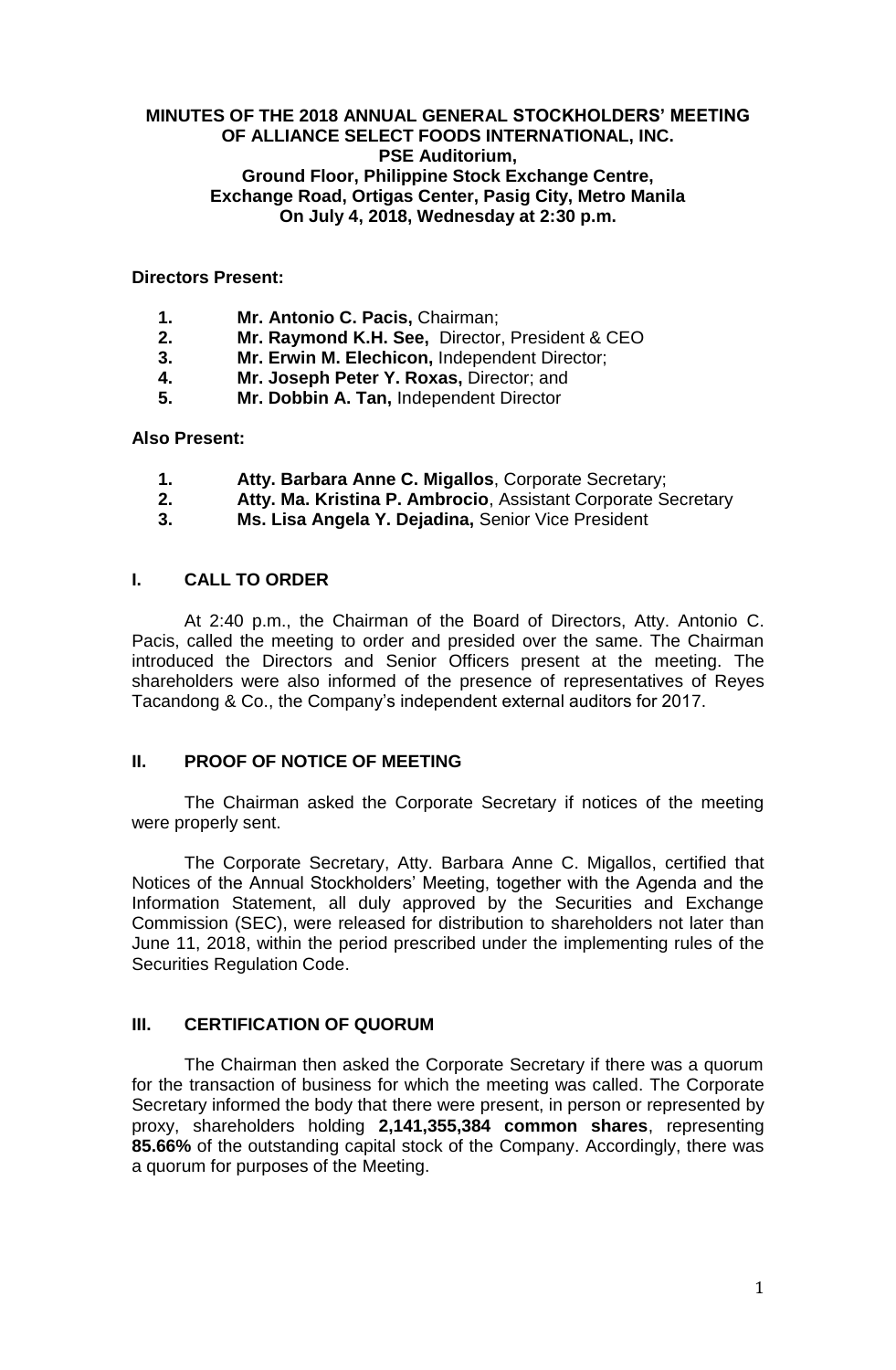## **VOTING PROCEDURE**

The Corporate Secretary then announced the voting procedure for the Meeting.

The required quorum for the Meeting is the presence, in person or by proxy, of stockholders holding a majority of the outstanding capital stock. In order to approve an item on the agenda, the affirmative vote of at least a majority of those present is required. There are no items on the Agenda that require a higher quorum as provided in the Corporation Code. In the election of directors, candidates receiving the highest number of votes shall be declared elected.

The voting is conducted by balloting. Ballots were provided to shareholders and designated proxies upon registration. Where a shareholder designated a proxy, the proxy must vote in accordance with the stockholders' instructions, which instructions are indicated in the proxy submitted to the Company.

The proxy form distributed to the shareholders contained each item on the Agenda that requires the shareholders' vote. There are spaces for YES, NO or ABSTAIN, and the shareholder indicates how he wants his shares to be voted. For the election of directors, the names of all nominees are in the proxy form with three options: (1) VOTE FOR ALL; (2) WITHHOLD VOTE FOR ALL; and (3) WITHHOLD VOTE FOR CERTAIN NOMINEES, with space provided for names of nominees not being voted for.

The Company's stock transfer agent, Stock Transfer Services, Inc., under the supervision of the Corporate Secretary and Assistant Corporate Secretary, are responsible for the tabulation of votes. The votes cast for each item will be announced when that particular item is taken up by the body. The voting results shall also be made available on the Company's website.

#### **GENERAL PROTOCOL**

For fair, orderly, and efficient proceedings, the Corporate Secretary also explained the general protocol that shall be observed for the Meeting.

Only stockholders and duly designated proxies are entitled to take the floor to make a comment or ask questions at the Meeting. A stockholder or proxy who wants to comment or ask a question is requested to give his name, and to state for the record that he is a stockholder or proxy, as the case may be. The stockholder or proxy must first be recognized by the Chairman before he can have the floor.

The comments and questions from the stockholders or their proxies must be relevant to the particular item in the agenda being discussed. Also, a stockholder or proxy recognized by the Chairman shall be given a maximum of two (2) minutes to make a comment or ask a question for each item on the Agenda. After his comment or question has been responded to or addressed, he shall be given a maximum of one (1) minute to respond or make a follow up comment.

Stockholders and proxies must observe proper decorum and due courtesy during the meeting. Any person who fails to follow the general protocol as stated may be declared out of order and may be barred from further participation in the proceedings and/or be escorted out from the venue.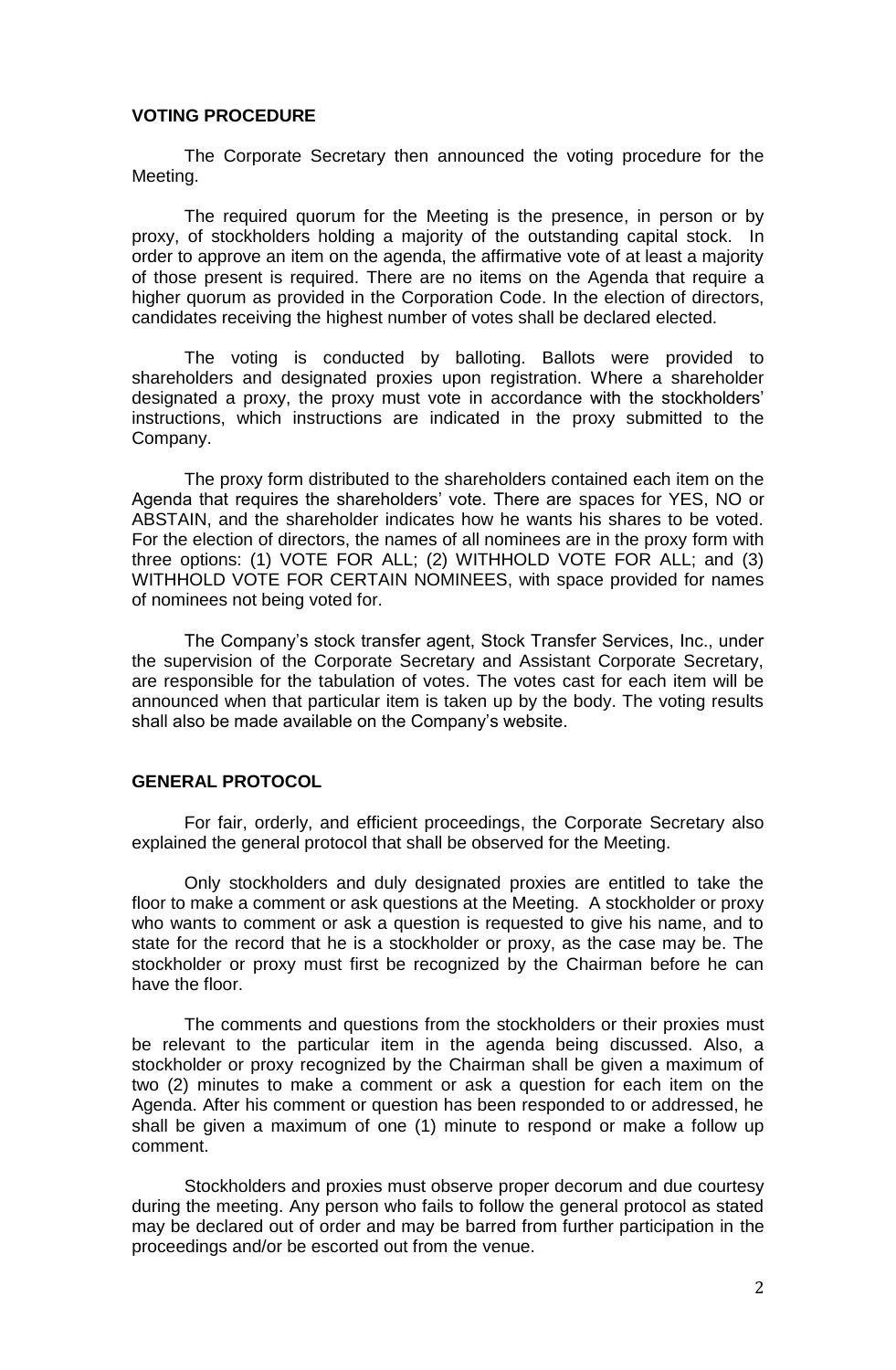#### **IV. APPROVAL OF THE MINUTES OF THE PREVIOUS STOCKHOLDERS' MEETINGS**

The Chairman proceeded to the first business item on the agenda, the reading and approval of the Minutes of the 2017 Annual General Meeting of Stockholders held on June 15, 2017, and the Special Stockholders' Meeting held on September 7, 2017. Copies of the said Minutes were provided to the shareholders upon registration. Copies of the said Minutes are also available for viewing on the Company's website.

Mr. Paolo Panelo, a proxy, moved that the reading of the Minutes of the 2017 Annual General Meeting of Stockholders held on June 15, 2017, and the Special Stockholders' Meeting held on September 7, 2017 be dispensed with, and that the said Minutes be approved. The motion was seconded.

The Chairman requested the Corporate Secretary to inform the body of the votes of the shareholders on the approval of the Minutes. The Corporate Secretary reported that shareholders holding **1,770,878,972 common shares,**  representing **70.84%** of the Company's outstanding capital stock voted YES to the approval of the Minutes of the 2017 Annual General Meeting of Stockholders held on June 15, 2017, and the Special Stockholders' Meeting held on September 7, 2017. The Chairman thus declared said Minutes approved.

The Corporate Secretary noted that shareholders holding 370,476,411 common shares, representing 14.82% of the Company's outstanding capital stock abstained from voting. There was also 1 vote against the approval of the Minutes.

# **V. ANNUAL REPORT AND AUDITED FINANCIAL STATEMENTS**

The next item on the agenda was the approval of the Annual Report, together with the Audited Financial Statements and the notes thereto for the year ended December 31, 2017. Copies of the 2017 Audited Financial Statements and the Annual Report were provided to the shareholders prior to the meeting together with the Information Statement.

The Chairman requested Mr. Raymond K.H. See, the Company's President & Chief Executive Officer, to present the highlights of the Annual Report.

Mr. See said that for the first time since 2011 the Company generated a positive net income after tax of \$1.6 million. He presented a slide showing the gradual decrease in losses from 2014 to 2016, and that the Company finally generated a positive net income after tax in 2017.

A slide showing net sales from 2014 to 2017 was presented. Mr. See noted that in 2017, net sales totaled \$72.192 million, which was an improvement from 2015 and 2016, but lower than 2014's \$81.262 million. Mr. See said that the Company generated a positive net income despite lower net sales relative to 2014 because of improved cost performance.

For the first quarter of 2018, Mr. See reported that the Company has hit net income after tax of over \$1 million for the first time in its history. Net income after tax for the first quarter was at \$1.3 million from net revenues of \$23.651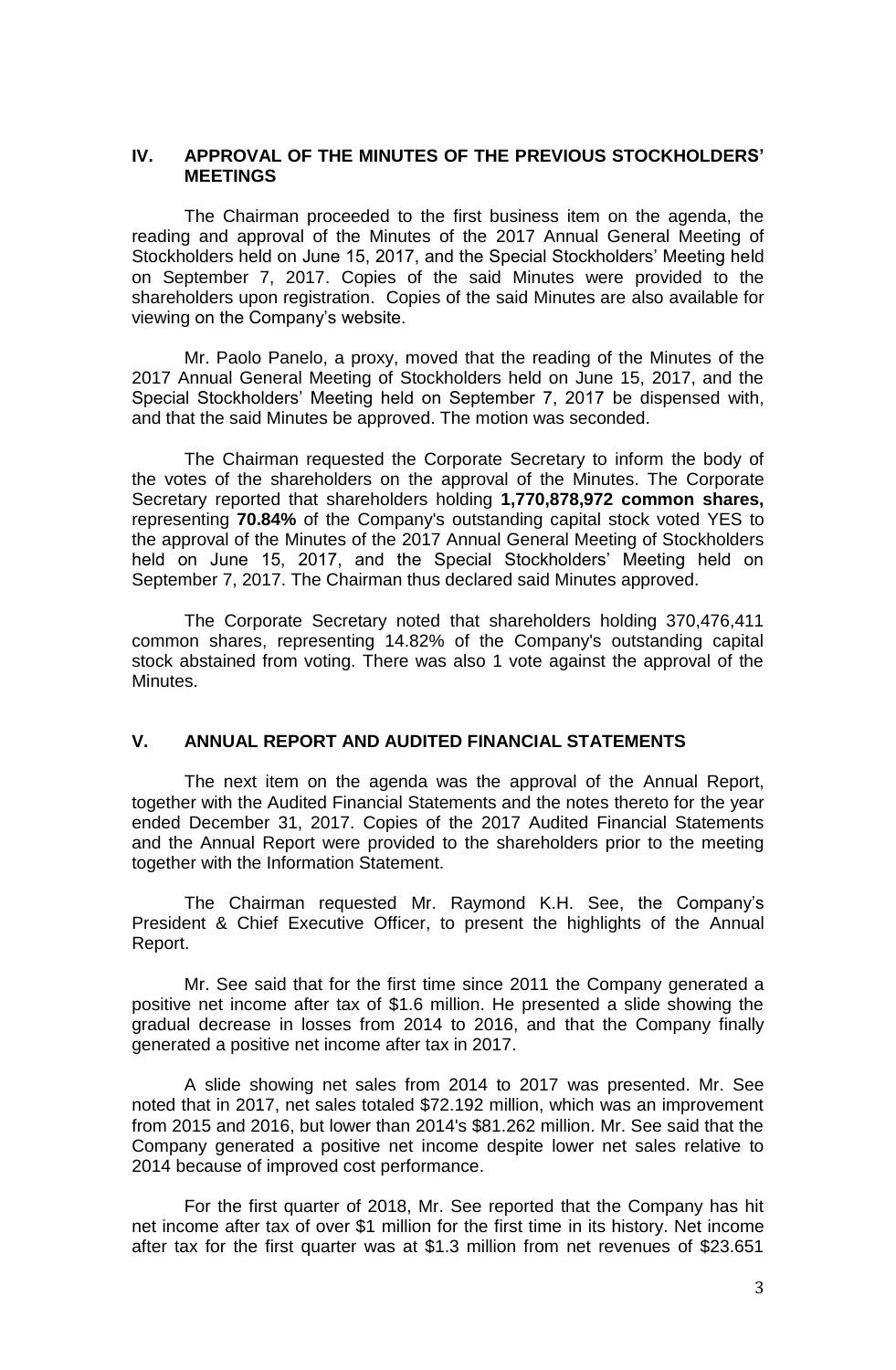million. This is a tremendous improvement from the \$127 million net income after tax reported for the same period last year. He presented a chart showing the Company's first quarter performance from 2014 to 2018, and a slide comparing Q1 2018 and Q1 2017.

Mr. See then discussed the Company's products in the Philippine market. He noted that the Company is known to be a private label tuna canning company, with clients in Europe, Middle East, Japan, and soon in the US. Locally, however, the Company has forayed into the salmon business.

The Company has 4 salmon brands: Akaroa, Prime New Zealand, Gold Standard and Superfish.

Akaroa is harvested fresh from New Zealand. This is air flown to the Philippines chilled and never frozen. This is available in a few restaurants such as Antonio's in Tagaytay and Wildflour, and in a few Rustans supermarkets.

Prime New Zealand is the Company's brand for King salmon, the best salmon specie in terms of quality. This is available in most supermarkets, and soon in warehouse clubs.a

Gold Standard is the Company's smoked salmon brand. The product line includes smoked slices, peppered smoked slices and gravlax. Mr. See said that more products will be introduced.

The Superfish brand features a product line of collars, cuts, and strips among others.

Mr. See showed pictures of the packaging of all four brands, and the various products for each brand.

He said that the goal is to increase coverage in supermarkets. Supermarket coverage of the Company's products has grown by 60% since 2015.

Mr. See then presented 2017 highlights on People, Sales, Operational Excellence and Cost Efficiency.

On People, he said clear financial and non-financial Key Performance Indicators have improved individual and team performance. Regular staff engagements have promoted inclusive culture and shared accountability on the Company's performance. Talent development was improved with on and off the job training.

On Sales, growth in sales volume and revenue in export and domestic markets both in tuna and salmon segments were sustained. There was a rapid expansion in supermarkets for BGB and Spence. Sales volume and branches covered grew by almost 200%. The Company continued to penetrate the hotels, restaurant and catering accounts. Partnerships with key accounts were established to sustain performance.

On Operational Excellence, the Company is beginning to realize benefits from the SAP in terms of visibility and accessibility of information for faster and better informed decision-making. Key capital expenditures were made consistent with process simplification initiatives for sustainable operational improvement. New product lines were introduced in 2017 including frozen tuna loins, valueadded canned tuna, and smoked salmon products to cater to current market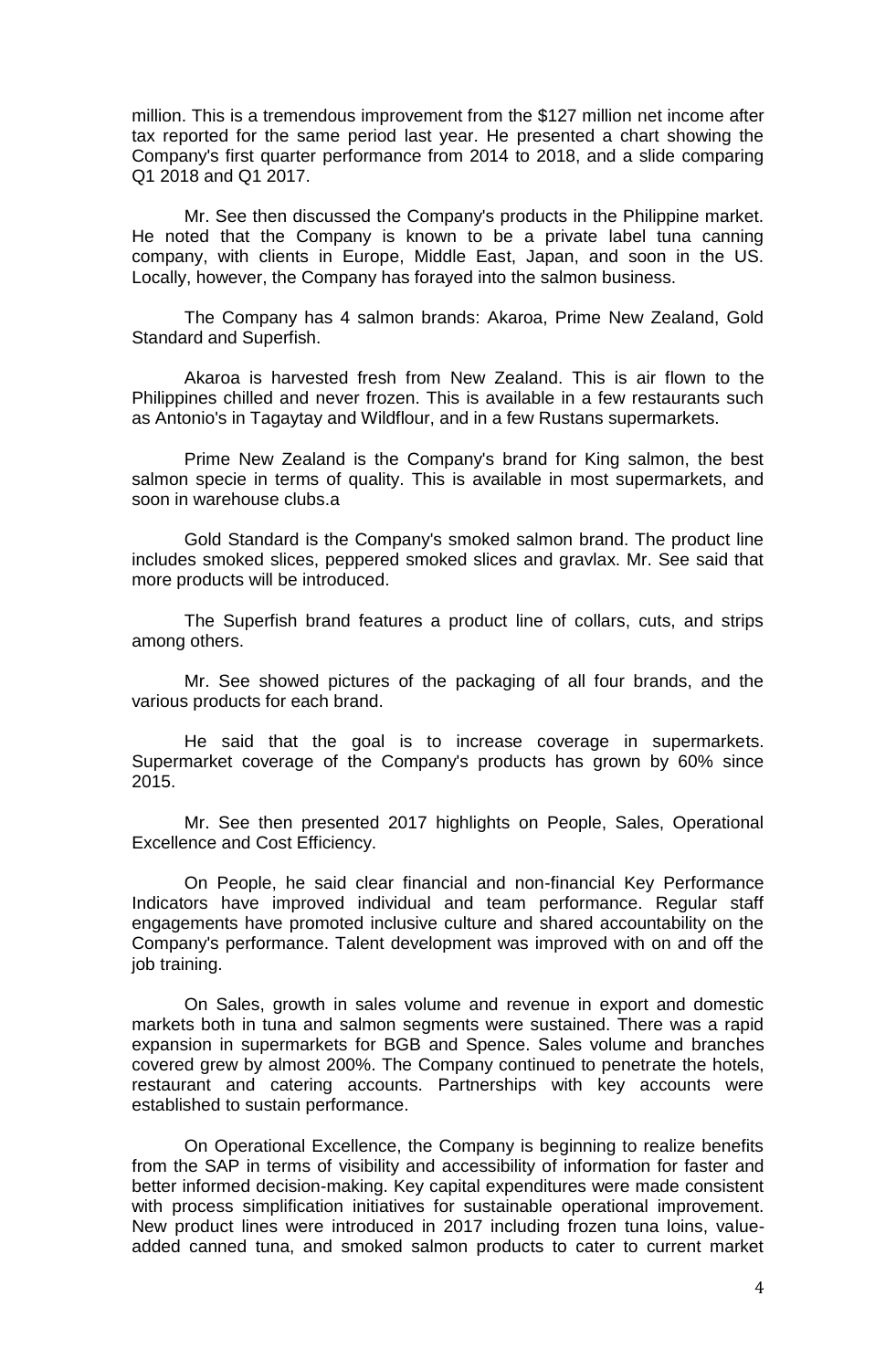trends. Collaboration efforts across plants were pushed to maximize resources and plant capacities.

On Cost Efficiency, cost reduction and avoidance measures across the business were continued. Improvements in end-to-end processes continued to be pursued to ensure cost competitiveness. The Company benefitted from improved relationships with suppliers allowing better access to materials resulting in stringent price-cost matching.

## *Open Forum*

Before the Chairman entertained questions regarding the report, he reminded the shareholders and proxies of the general protocol for the meeting. He then opened the floor for questions or comments from stockholders.

Ms. Katherine King Kay, proxy for stockholders Harvest All Investment Harvest All Investment Limited, Victory Fund Limited, Bondeast Private Limited, Albert Hong, Chandra Das and Hedy S.C. Yap Chua, made a comment on the Company's records pertaining to its 80% subsidiary Akaroa Salmon New Zealand Ltd. ("Akaroa"). Ms. King Kay said that the stockholders she represents recently requested to inspect the Company's records on Akaroa, which request the Company complied with. She observed that the Company's Akaroa documents were limited considering the length of time that the Company has had Akaroa as a subsidiary. She noted that the minutes of Akaroa Board meetings in the Company's possession were not signed. Ms. Kay said that she hopes that in the future, the Company, as a matter of good corporate governance, improves its record keeping with respect to its Akaroa investment.

The Chairman responded by saying that Ms. King Kay's comments and observations are duly noted.

Mr. Stephen Soliven, a stockholder, said that the Company's cash substantially declined in 2017, while inventory, particularly, raw and packaging materials, substantially increased. He asked whether the Company can have a more efficient allocation of these resources.

Mr. See said that this is the nature of the business, especially on the canned tuna side. The Company purchases raw materials upon receipt of orders. Orders are released two months after they are placed. The Company is looking to improve this but this has been the practice for some time.

There being no other comments or questions, Mr. Emil Cuyugan, a proxy, moved that the Annual Report together with the Audited Financial Statements and the notes thereto for the year ended December 31, 2017 be approved, ratified, and confirmed. The motion was seconded.

The Chairman requested the Corporate Secretary to inform the body of the votes cast in favor of the approval of the Annual Report and the Audited Financial Statements for 2017. The Corporate Secretary reported that shareholders holding **1,770,878,972 common shares,** representing **70.84%** of the Company's outstanding capital stock, voted YES to the approval of the Annual Report and the Audited Financial Statements and the notes thereto for the year ended December 31, 2017. The Chairman declared said Annual Report and the Audited Financial Statements and the notes thereto approved.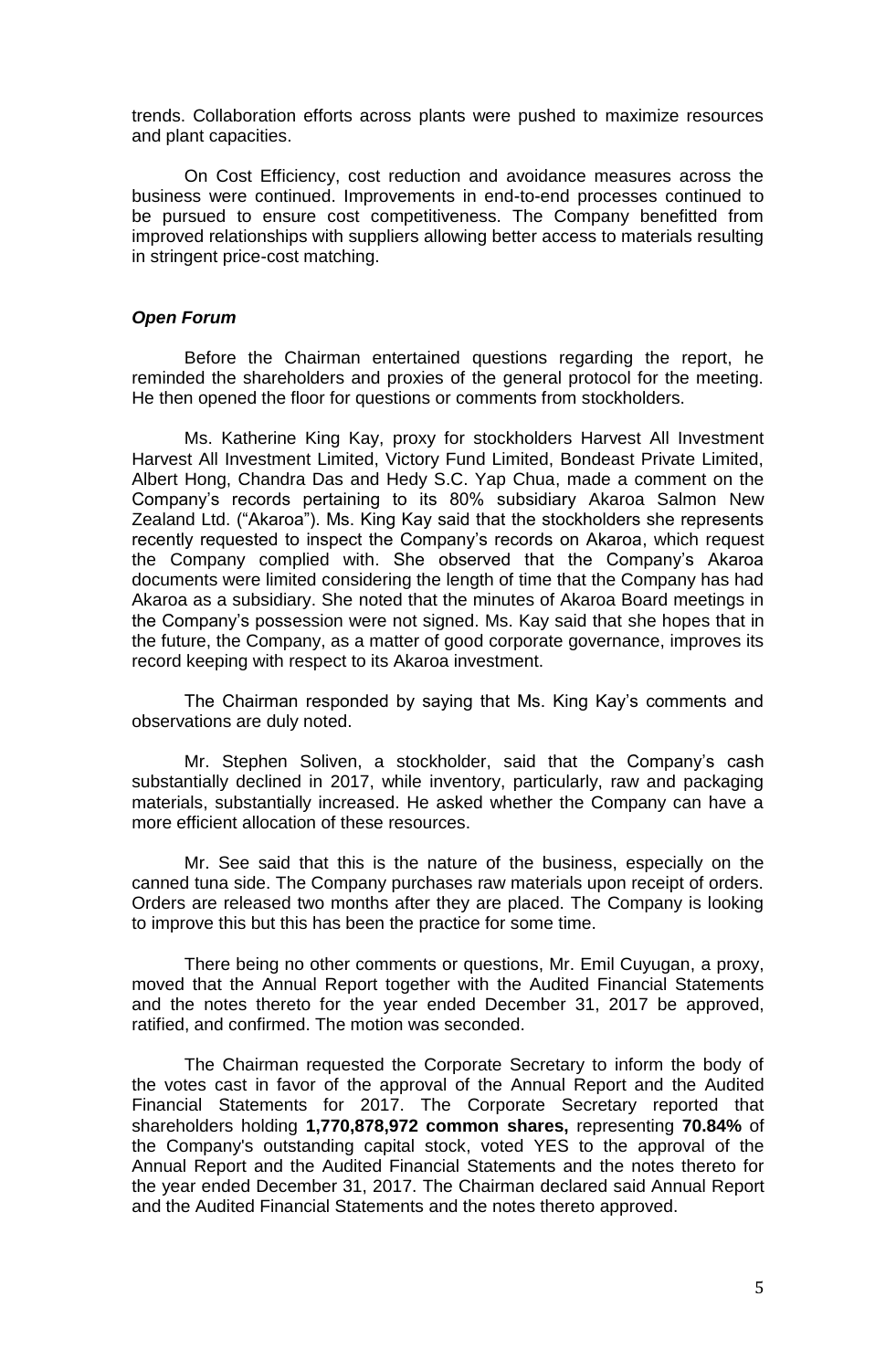The Corporate Secretary noted that shareholders holding 370,435,889 common shares (or 14.82%) voted against the approval of the said Annual Report and the Audited Financial Statements. Shareholders holding 40,532 common shares abstained.

## **VI. RATIFICATION AND APPROVAL OF ACTS OF BOARD OF DIRECTORS AND EXECUTIVE OFFICERS FOR THE CORPORATE YEAR 2017-2018**

The next item on the agenda was the ratification and approval of the acts of the Board of Directors and the executive officers of the Company for the corporate year 2017-2018. The major actions of the Board and the executive officers for the past year are summarized in the Information Statement, which were distributed to the shareholders before the meeting. All Board actions are reflected in the Minutes of Meetings of the Board which were available for inspection.

Ms. Angela Bascara, a proxy, moved for the approval, ratification and confirmation of all acts made or taken by the Board of Directors and executive officers of the Company for the corporate year 2017-2018. The motion was duly seconded.

At the Chairman's request, the Corporate Secretary informed the body of the votes of the stockholders on the matter. The Corporate Secretary reported that shareholders holding **1,770,878,972 common shares,** representing **70.84%** of the Company's outstanding capital stock, voted YES to the ratification and approval of all acts made or taken by the Board of Directors and Executive officers of the Company for the corporate year 2017-2018. The acts made or taken by the Board of Directors and executive officers of the Company during the said corporate year were thus approved.

The Corporate Secretary noted that shareholders holding 370,435,889 common shares (or 14.82%) voted against, while shareholders holding 40,532 common shares abstained.

### **VII. APPOINTMENT OF INDEPENDENT AUDITORS**

The Chairman took up the next item on the Agenda which is the appointment of the Company's independent auditors. He said that the Audit Committee and the Board of Directors recommended the appointment of Reyes Tacandong & Co., as independent auditors of the Company for 2017.

Ms. Daneia Palad, a proxy, moved for the appointment of Reyes Tacandong & Co. as independent auditors of the Company for 2018. The motion was duly seconded.

At the Chairman's request, the Corporate Secretary informed the body that shareholders holding **1,770,868,599 common shares**, representing **70.84%**  of the Company's outstanding capital stock voted YES to the appointment of Reyes Tacandong & Co. as the independent external auditor of the Company for 2018. The Chairman thus declared the appointment of Reyes Tacandong & Co. as independent auditors of the Company for 2018 as duly approved.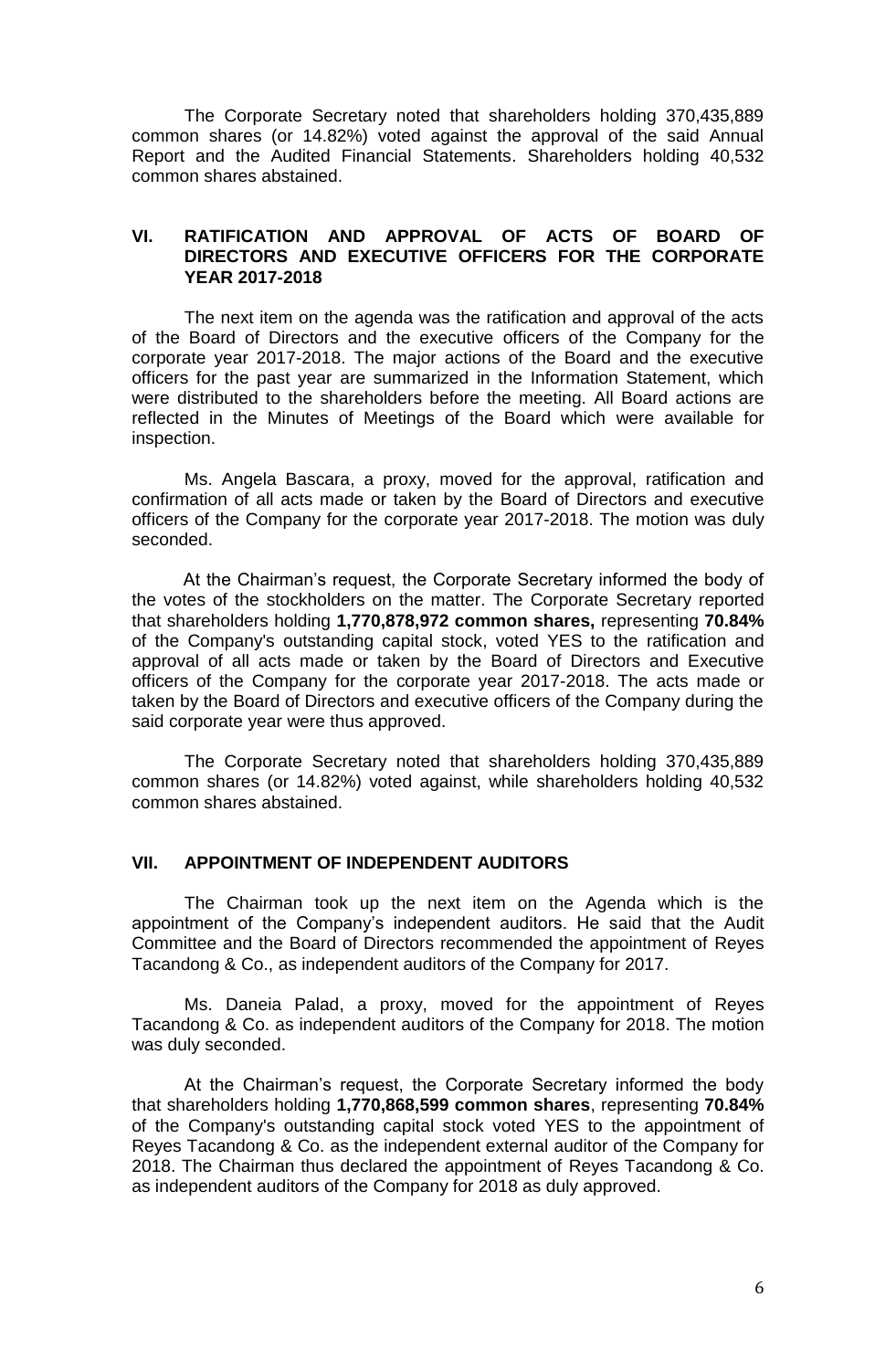The Corporate Secretary noted that shareholders holding 370,435,889 common shares (or 14.82%) voted against, while shareholders holding 50,896 common shares abstained.

### **VIII. ELECTION OF DIRECTORS, INCLUDING INDEPENDENT DIRECTORS**

The next item on the agenda is the election of directors for the ensuing year. There are seven (7) seats to be filled, where two (2) of the directors to be elected must be independent directors. The Corporate Secretary was then requested to read the names of the nominees.

The Corporate Secretary reported that there were seven (7) nominees for the seven (7) seats on the Company's Board of Directors for election at the Annual Stockholders' Meeting. Two (2) of the seven (7) nominees are for independent directors. The Nominations Committee screened the nominees and prepared a final list of candidates, which was incorporated in the Information Statement for today's Meeting. The following are the nominees:

For regular director:

- 1. Mr. Antonio C. Pacis;
- 2. Mr. Raymond K.H. See;
- 3. Ms. Marie Grace T. Vera Cruz;
- 4. Mr. Joseph Peter Y. Roxas; and
- 5. Mr. Gabriel A. Dee

For independent director:

- 1. Mr. Erwin M. Elechicon; and
- 2. Mr. Dobbin A. Tan

The Chairman asked the Corporate Secretary to inform the body of the votes cast for each of the seven (7) nominees to the Company's Board of Directors. The Corporate Secretary reported that each of the seven (7) nominees for the seven (7) seats on the Board received more than sufficient votes to elect each of them as Director of the Company.

The final vote tally for the election of directors will be posted on the Company's website together with the Minutes of the Meeting.

The Chairman thus declared all of the seven (7) nominees as duly elected members of the Company's Board of Directors.

At this time, the Chairman, on behalf of the Company, thanked Mr. George E. Sycip for his exemplary service and valuable contributions as former Chairman, Vice Chairman and Director of the Company. He said that the Company wishes only the best for Mr. Sycip in his future endeavors.

# **IX. OTHER MATTERS**

The Chairman asked whether there were other matters that stockholders wanted to take up at the meeting.

Ms. Andrea Sese-Relucio, proxy for stockholders Harvest All Investment Harvest All Investment Limited, Victory Fund Limited, Bondeast Private Limited,